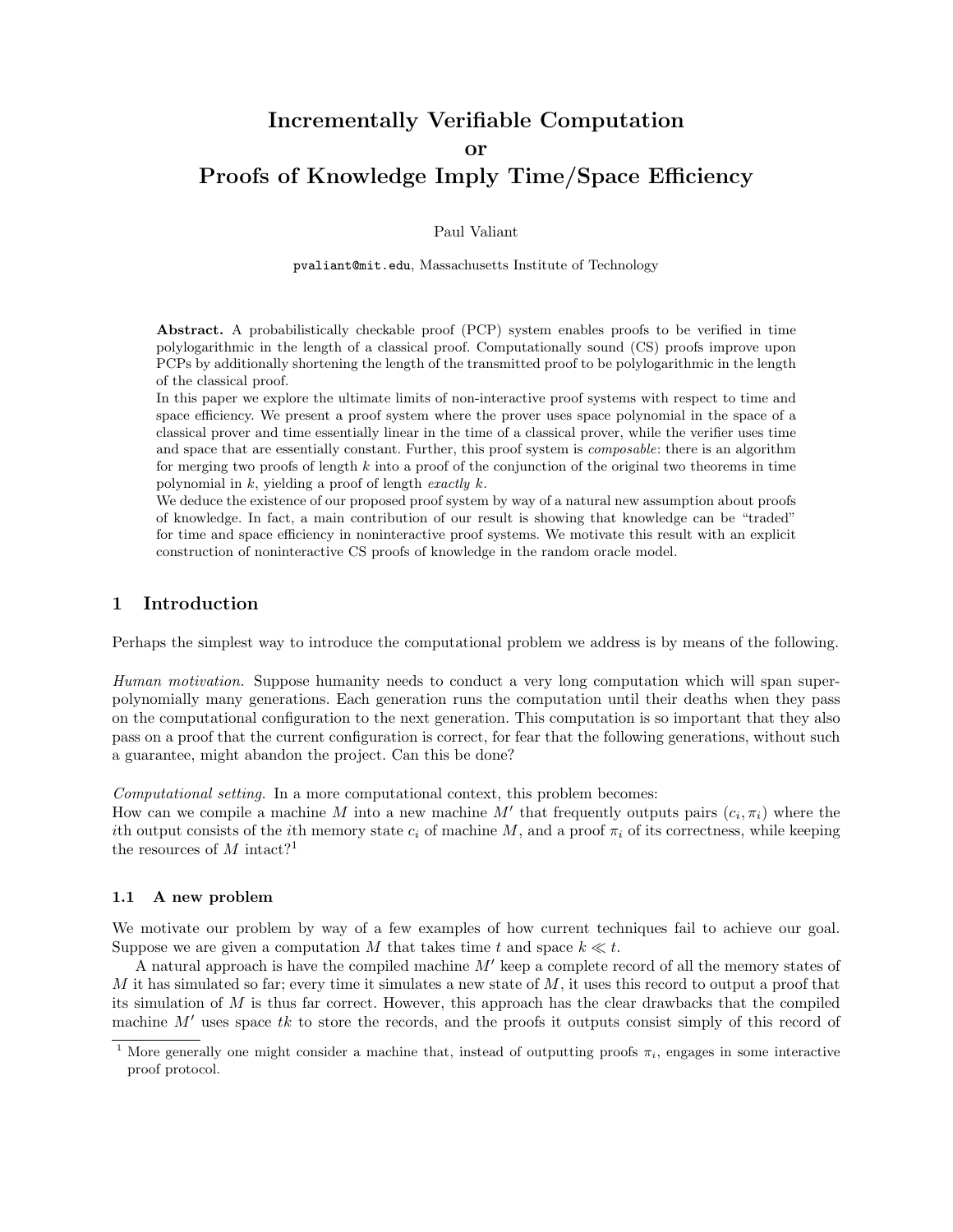size tk; this requires the verifier of the proofs to also use time tk and space tk to verify each proof. If t is polynomial in  $k$ , then all these parameters are polynomial in  $k$  and this simple system is in fact "optimal" up to polynomial factors in k." We concern ourselves here with the much more interesting case where the running time t is much larger than  $k$  —exponentially larger, even— in which case this naive system is not at all efficient. What we need is a more efficient proof system.

We note that the problems of improving the efficiency of the construction, transmission, and verification of proofs have been important themes in our field, and have fueled a long line of research. One major milestone on this path was the discovery of probabilistically checkable proofs (PCPs) (see  $[1, 2, 5, 10]$  and the references therein). Under a PCP proof system statements with classical proofs of exponential length could now be verified in polynomial time, via randomized sampling of an encoded version of the classical proof. A PCP system still uses exponential resources to construct and transmit the proof, but verification is now polynomial time.

The second milestone we note is the theory of *computationally sound* (CS) proofs as formalized by Kilian and Micali [12, 13]. This notion improves on the PCP system by keeping verification polynomial time while shortening the length of the transmitted proof from exponential to polynomial in  $k$ . If we instruct the compiled machine  $M'$  to output (noninteractive) CS proofs, then the length of the transmitted proofs, and the time and space required by the verifier are now polynomial in  $k$ , but the compiler still requires memory at least t, and a time interval of at least t between consecutive proofs.<sup>2</sup>

#### 1.2 Intuitive idea of our solution

The ideal way to achieve incrementally verifiable computation consists of *efficiently merging two CS proofs* of equal length into a single CS proof which is as short and easy to verify as each of the original ones. Letting  $c_0, c_1, \ldots$  be the sequence of configurations of machine M, and for  $i < j$ , intuitively denote by  $(M : c_i \stackrel{t}{\rightarrow} c_j)$ the assertion that configuration  $c_i$  is correctly obtained from configuration  $c_i$  by running M for t steps. After running M for 1 step from the initial configuration  $c_0$  so as to reach configuration  $c_1$  one could easily produce a CS proof of  $(M : c_0 \stackrel{1}{\rightarrow} c_1)$ . Running M for another step from configuration  $c_1$ , one can easily produce a CS proof that  $(M : c_1 \stackrel{1}{\rightarrow} c_2)$ . At this point, if CS proofs can be easily merged as hypothesized above, one could obtain a CS proof that  $(M : c_0 \stackrel{2}{\rightarrow} c_2)$ . And so on, until a final configuration  $c_f$  is obtained, together with a CS proof that  $(M : c_0 \stackrel{t}{\rightarrow} c_f)$ 

Unfortunately, we have no idea of how to achieve such efficient and length preserving merging of CS proofs. However, if a variant of CS proofs —which we call CS proofs of knowledge— exist, we show a sufficient approximation of this ideal strategy. The main idea is to construct recursively embedded CS proofs: to merge proofs  $\pi_1$  and  $\pi_2$  I prove that "I have seen convincing  $\pi_1$  and  $\pi_2$ ." In a nutshell, the CS proof methodology enables us to work with very short proofs, and proofs of knowledge enable the soundness of the proof system to persist across many levels of recursion.

## 1.3 A new role for a new type of proof of knowledge

Proofs of knowledge may be seen as a restricted form of classical proofs. While classically, proofs of a statement "There exists w such that  $R(x, w) = 1^{n3}$  can take a wide variety of non-constructive forms, the proof of knowledge form asserts essentially "I have seen a w such that  $R(x, w) = 1$ ." We note here that the inapplicability of classical proofs to our setting results from the combination of two circumstances: we

<sup>&</sup>lt;sup>2</sup> A third major approach for improving the efficiency of proofs, arguably the most historically successful, is that of adding interaction between the prover and verifier[11, 15, 3]. Unfortunately, this approach does not help us here: our prover has only  $k$  memory so he may transfer his entire knowledge to the verifier at the start of their interaction; any further correspondence between the prover and verifier may be simulated by the verifier with no loss of efficiency.

<sup>&</sup>lt;sup>3</sup> We remind the reader that since classical proofs are verifiable in polynomial time, we may consider any classical theorem as being a statement of membership in an  $NP$ -language of the form "There exists a proof w such that the verifier  $R$  accepts the pair consisting of the theorem  $x$  and proof  $w$ ."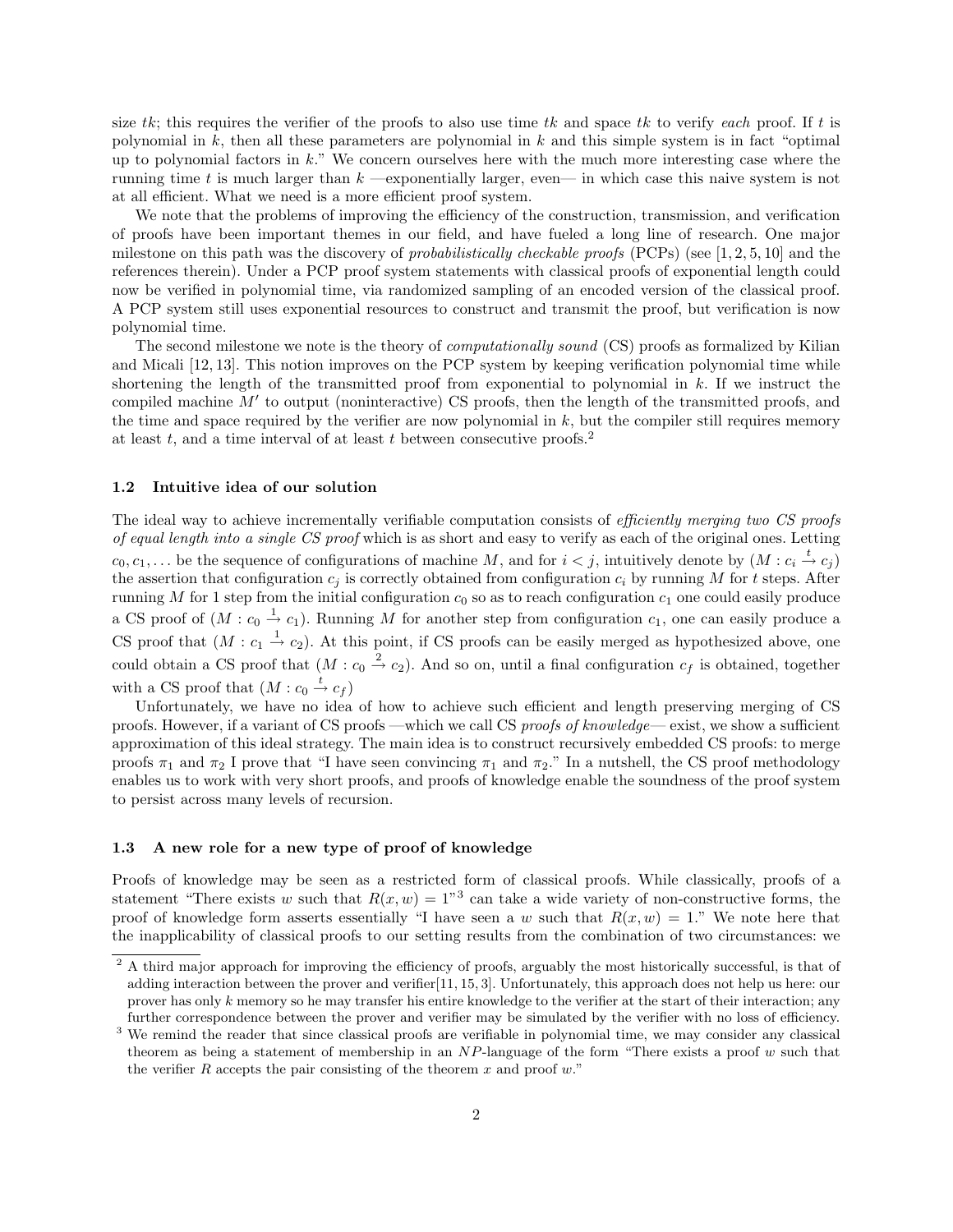require our proofs to be embeddable in other proofs, and we must work in merely computationally sound proof systems where deceptive proofs— while almost impossible to find— exist in abundance. We see the problem, intuitively, if we try to embed two computationally sound proof systems. The result would be a (computationally sound) proof that "There exists a computationally sound proof  $\pi$  of x." The problem is that of course there exists a computationally sound proof of x, even when x is false. So a proof that there exists a computationally sound proof of x implies nothing about the truth or falsehood of  $x$ .

Significantly, however, proofs of knowledge can be combined in this way: the result is a (computationally sound) proof that "Prover A has seen a computationally sound proof that Prover B has seen a witness  $w$  of  $x$ ." Intuitively, this is the difference between saying "A is convinced that B is convinced of  $x$ " and saying "A is convinced that B *could be* convinced of  $x$ " —the first statement is reasonable evidence of x when both A and B are reasonable, but the second statement holds no weight since even a reasonable person could be mislead. In essence, the proof of knowledge property lets "reasonableness" be transferred down a sequence of provers. The formal statement of this assertion is that by sufficient repeated application of the knowledge extractor E associated with the proof system one can extract a valid witness w from any procedure that returns embedded proofs.

Remark 1: This simple intuition unfortunately translates into neither simple definitions nor simple proofs. Because this work seeks to optimize both prover and verifier time and space as well as the overall soundness of the proofs, we need to keep track everywhere not only of who is proving who's knowledge of what to whom, but also the time and space bounds of all involved parties, along with the security parameters. Nevertheless, it is our hope that the simple intuition underlying the constructions here will make the technical details less opaque.

Remark 2: We note that embedding proof systems deprives us of another principal tool: the use of random oracles. Specifically, suppose we have an oracle-based prover-verifier system  $(P^O, V^O)$  that can prove statements about the results of computation like "Machine  $M$  accepts the following string within  $t$  time steps...." When we try to recursively embed this system the recursion breaks down because, even at the first level of recursion, we are no longer trying to prove statements about classical computation but rather statements of the form " $M$  with oracle access to  $O$  accepts the following string...." Thus standard applications of random oracles do not appear to help. It remains an interesting question whether the goals of this paper may be attained in some other way using random oracles.

The Noninteractive CS Knowledge Assumption. Random oracles are intricately tied to CS proofs, in that the only known constructions of noninteractive CS proofs make use of random oracles (see [13]). Nevertheless, as with most random oracle constructions, the hope is that in practice the random oracle may be replaced by a suitably strong hash function plus access to a common random string.

In Section 4 we extend Micali's construction of CS proofs to a construction of CS proofs of knowledge: there exists an efficient extractor E that, given a statement X, a CS proof  $\pi$ , and access to the CS prover that produced  $\pi$ , outputs in quasilinear time a (classical) proof  $\Pi$  of X. We highlight this construction as a motivation for our assumption that oracle-less CS proofs of knowledge exist.

In essence, our assumption states that, in a specific construction of non-interactive CS proofs (Constructions 4 and 5), it is possible to replace the random oracle with a random string and still preserve the strength of the proofs. (That is, we do not invoke the random-oracle hypothesis in its general form. As shown by Canetti, Goldreich, and Halevi [8] and others in different contexts, we expect that there may be other non-interactive CS proof constructions for which no way to replace the oracle exists.)

We note that, while the Fiat-Shamir heuristic of replacing random oracle calls with a deterministic hash function yields feasible proposals for how to remove the oracle calls from the prover and verifier, it says nothing about how to translate the knowledge extractor into this new setting. For this reason we cannot explicitly conjecture a noninteractive CS proof of knowledge. However, in the context of this paper, the knowledge extractor component of the CS proof system serves only as a technique to argue security and is not invoked in our construction of incrementally verifiable computation. Thus we may propose the following much more explicit conjecture: our construction of incrementally verifiable computation (Theorem 1) works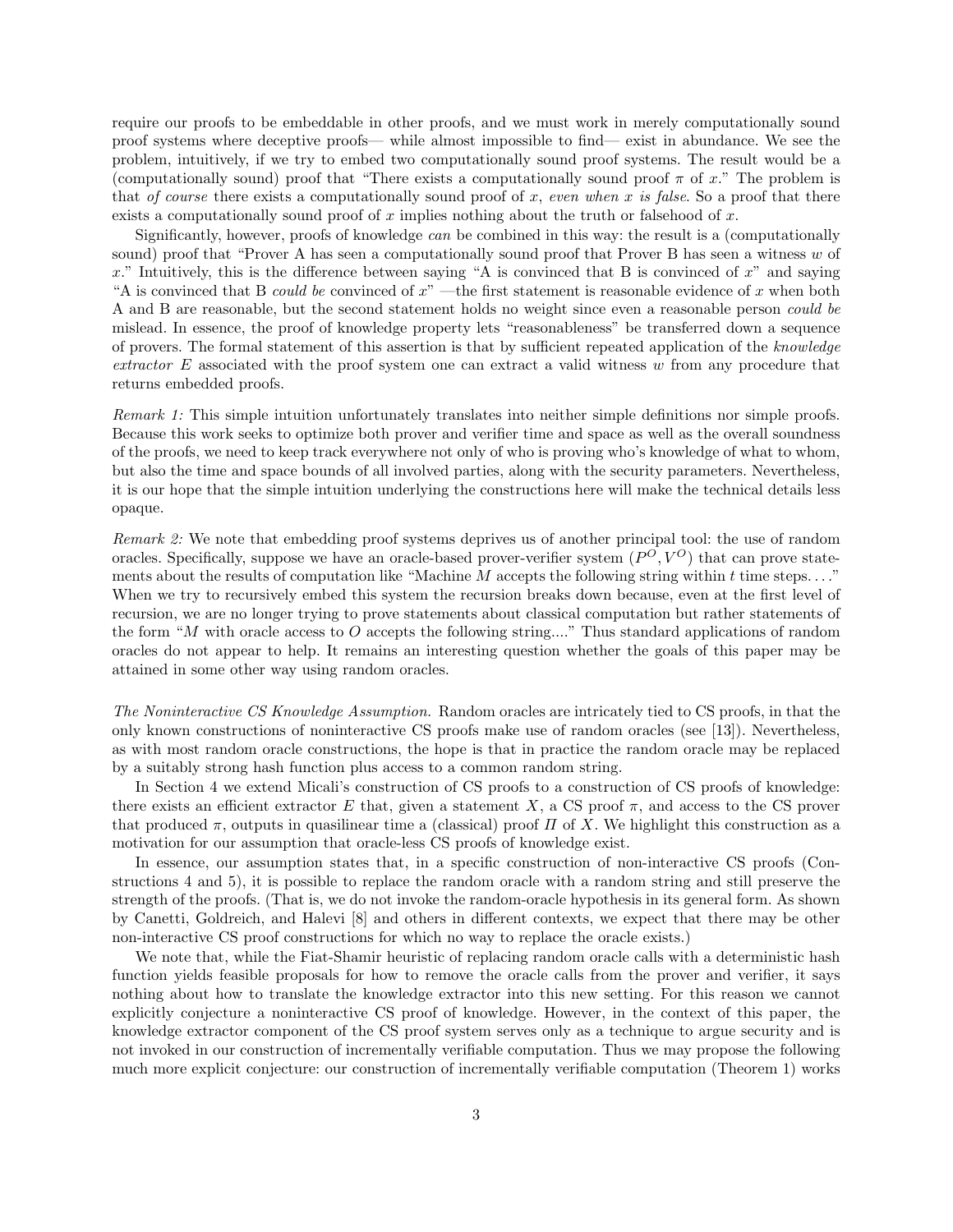when using the prover-verifier pair  $(P, U)$  from Construction 4, modified by replacing the random oracle with a suitably strong hash function plus access to a common random string.

Knowledge  $\Rightarrow$  Time/Space Efficiency. In this work we start with an unusual and very strong assumption about (proofs of) knowledge and conclude with a proof system of unprecedented time and space efficiency. In this paragraph we wish to draw the reader's attention not to the assumption or the conclusion, but to the nature of the relationship between them. On the left we make an assumption about knowledge in CS proofs: we take a restricted system that only deals with witnesses of length  $3k$  and compresses them to proofs of length  $k$ , the security parameter, and assume that there is a linear-time knowledge extractor that can extract the witness given access to the prover. On the right we conclude with a proof system that compresses any proof to length  $poly(k)$ , uses space polynomial in the space needed to classically accept the language, and is time-efficient in the tightest possible sense, using only  $poly(k)$  time to process each step of the classical acceptance algorithm. We note that current constructions of non-interactive CS proofs based on random oracles need time polynomial in the time to classically accept, and space of the same order as their time[13]. Our results constitute a new technique to leverage knowledge to gain time and space efficiency, and is in a sense a completeness result for CS proof systems.

# 2 Definitions

#### 2.1 Noninteractive proofs and the Common Random String model

It is a well-known aphorism in cryptography that "security requires randomness". In many standard settings, a participant in a protocol injects randomness into his responses to protect him from some pre-prepared deviousness on the part of the other participant.

In the noninteractive proof setting such an approach is inadequate: the verifier is unable to protect himself with randomized messages to the prover, since he cannot even *communicate* with the prover. To address these issues, the common random string (CRS) model was introduced [7, 6].

The CRS model —sometimes called the common reference string model— assumes that all parties have access to the same random string, and further that each can be confident that this string is truly random and not under the influence of the other parties. Potential examples of such a string are measurements of cosmic background radiation or, for a string that will appear in the future, tomorrow's weather.

In the analysis of the security of a CRS protocol leeway must be given for "unlucky" choices of strings, since if every choice of string worked in the protocol we would not need a random one. Thus even if a CRS protocol has a chance of failing, we still consider it secure if this chance is negligible as a function of the size of the random string.

#### 2.2 Incremental computation

*Basic notation* We denote a Turing machine M with no inputs by  $M()$ , a Turing machine with one input by  $M(\cdot)$ , a Turing machine with two inputs by  $M(\cdot)$ , etc. We assume a standard encoding, and denote by  $|M|$ the length of the description of M. For a Turing machine M running on input s, we denote by  $time_M(s)$  the time M takes on input s, and by  $space_M(s)$  the space M takes on input s; we denote the empty input by  $\epsilon$ , so that  $space_M(\epsilon)$  is the space of Turing machine M when run on no input.

Incremental outputs Commonly, Turing machines make an output only once, and making this output ends the computation. Instead, we interpret Turing machines as being able to output their current memory state at certain times in their operation: explicitly, consider a Turing machine with a special state "Output" where whenever the machine is in state "Output" the entire contents of its tape are outputted. <sup>4</sup> This captures our

<sup>&</sup>lt;sup>4</sup> We note that this is a slightly unusual model of output, as the machine would be unable to output a string such as "Hello World" without first deleting all other memory locations on the tape. In the context of this paper, we expect machines to not delete this other information: since we consider only  $poly(k)$ -space machines, it imposes no undue burden on the prover to output this information, and no undue burden on the verifier to ignore it.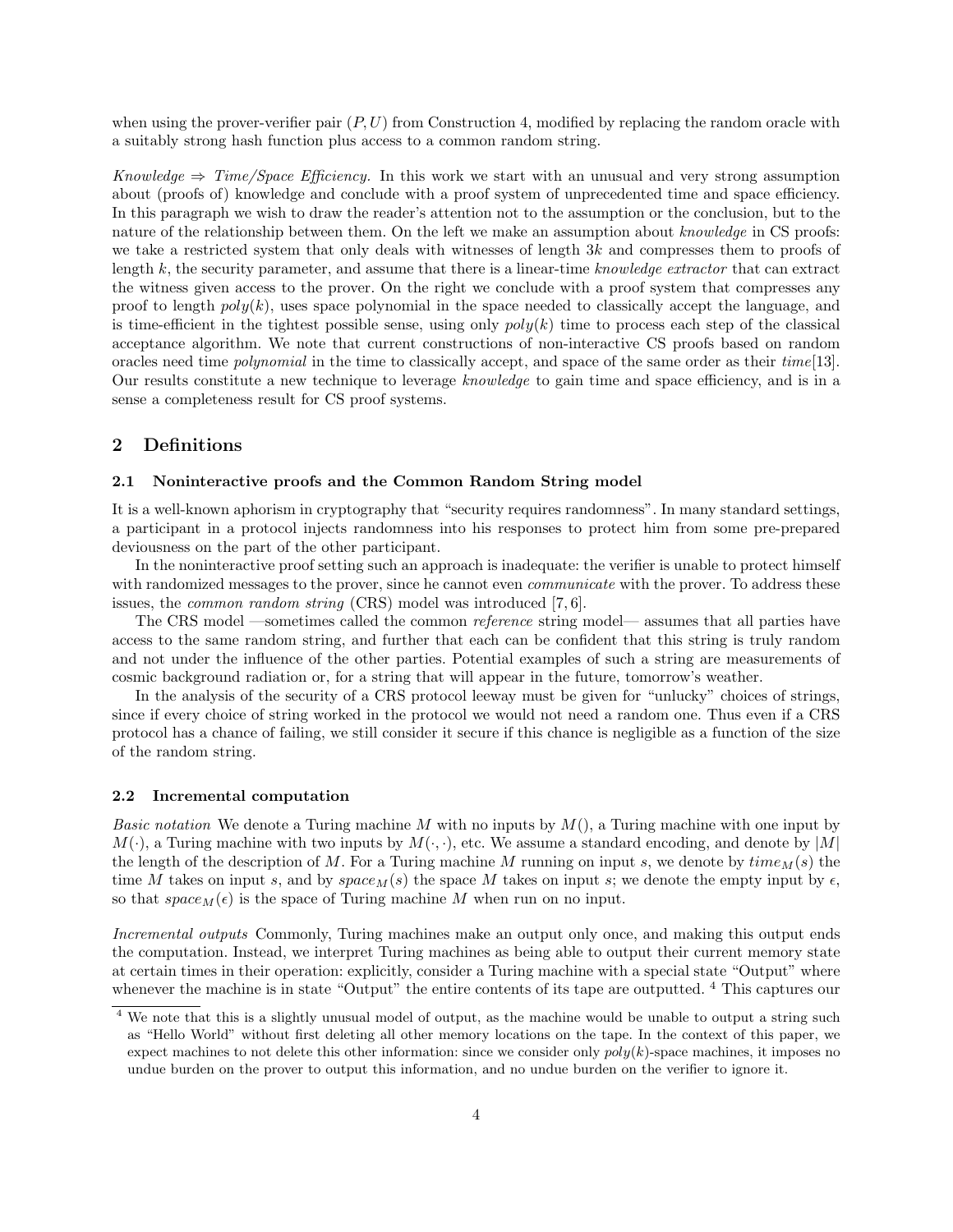intuitive notion of an "incremental computation," namely one divided into "generations" where at the end of each generation the entire memory configuration is output so that the next generation may resume the computation from the current configuration.

## 2.3 Incrementally verifiable computation

We formally define incrementally verifiable computation here. We consider a Turing machine  $M()$  that we wish to simulate for t time steps using k memory, where  $k \geq \log t$ . We consider a fixed *compiler*  $C(\cdot, \cdot)$  that produces from  $(M, k)$  an *incrementally verifiable* version of M, namely a machine  $C(M, k) = T(\cdot)$  that takes as input the common random string, runs in time  $t \cdot k^{O(1)}$ , uses memory  $k^{O(1)}$ , and every  $k^{O(1)}$  time steps outputs its memory configuration. The  $j$ th memory configuration output should be interpreted as a pair consisting of a claim about the memory configuration of  $M$  at time  $j$ , and a CS proof of its correctness. There is a fixed machine  $V$ , the verifier, that will accept all pairs of configurations and proofs generated in this way, and will reject other pairs, subject to the usual condition of the CRS model that the verifier may be fooled with negligible probability, and the computational soundness caveat that an adversary with enormous computational resources may also fool the verifier.

**Definition 1.** An increasing sequence of integers  $\{t_i\}$  is an  $\alpha$ -incremental timeline if for any j,  $t_i-t_{i-1} \leq \alpha$ .

**Definition 2.** A Turing machine that makes outputs at every time on an  $\alpha$ -incremental timeline is called an  $\alpha$ -incremental output Turing machine.

**Definition 3 (Feasible Compiler).** Let  $C(\cdot, \cdot)$  be a polynomial time Turing machine. We say that C is a feasible compiler if there exists a constant c such that for all  $k > 0$  and all  $M()$  such that  $|M| \leq k$ ,  $C(M, k)$ is a Turing machine  $T(\cdot)$  taking as input the common random string, such that

- 1.  $T$  is a  $k^c$ -incremental output Turing machine.
- 2.  $space_T(r) = k^c$  for all inputs r.

In other words, properties 1 and 2 guarantee that each compiled machine T outputs its internal configuration "efficiently often" while working in "efficient space."

**Definition 4 (Incrementally Verifiable Computation).** The pair  $(C, V)$  is an incrementally verifiable computation scheme (in the CRS model) with security K if C is a feasible compiler, V is a polynomial-time Turing machine ("the verifier") and  $K(k) : \mathbb{Z}^+ \to \mathbb{Z}^+$ , such that the following properties hold: For any Turing machine M with  $|M| \leq k$  let the jth output of the compiled machine  $C(M, k)$  be parsed as an ordered pair  $(m_j, \pi_j^r)$ , representing a claim about the jth memory configuration of M, and its proof; and let r denote the common random string of length  $k^2$ . We require:

- 1. (Correctness) The compiled machine accurately simulates M, in that  $m_j$  is indeed the jth memory configuration of  $M(\epsilon)$  for all j, independent of r.
- 2. (Completeness) The verifier V accepts the proofs  $\pi_j^r : \forall r, V(M, j, m_j, \pi_j^r, r) = 1$ .
- 3. (Computational soundness) For any constant c and for any machine P' that for any length  $k^2$  input r outputs a triple  $(j, m_j^{\prime r}, \pi_j^{\prime r})$  in time K, we have for large enough k that

$$
Prob_{r}[m_{j}^{r} \neq m_{j} \wedge V(M,j,m_{j}^{r},\pi_{j}^{r},r) = 1] < k^{-c}.
$$

We note that for the incrementally verifiable computation scheme to be secure against polynomial-time adversaries we must have K super-polynomial.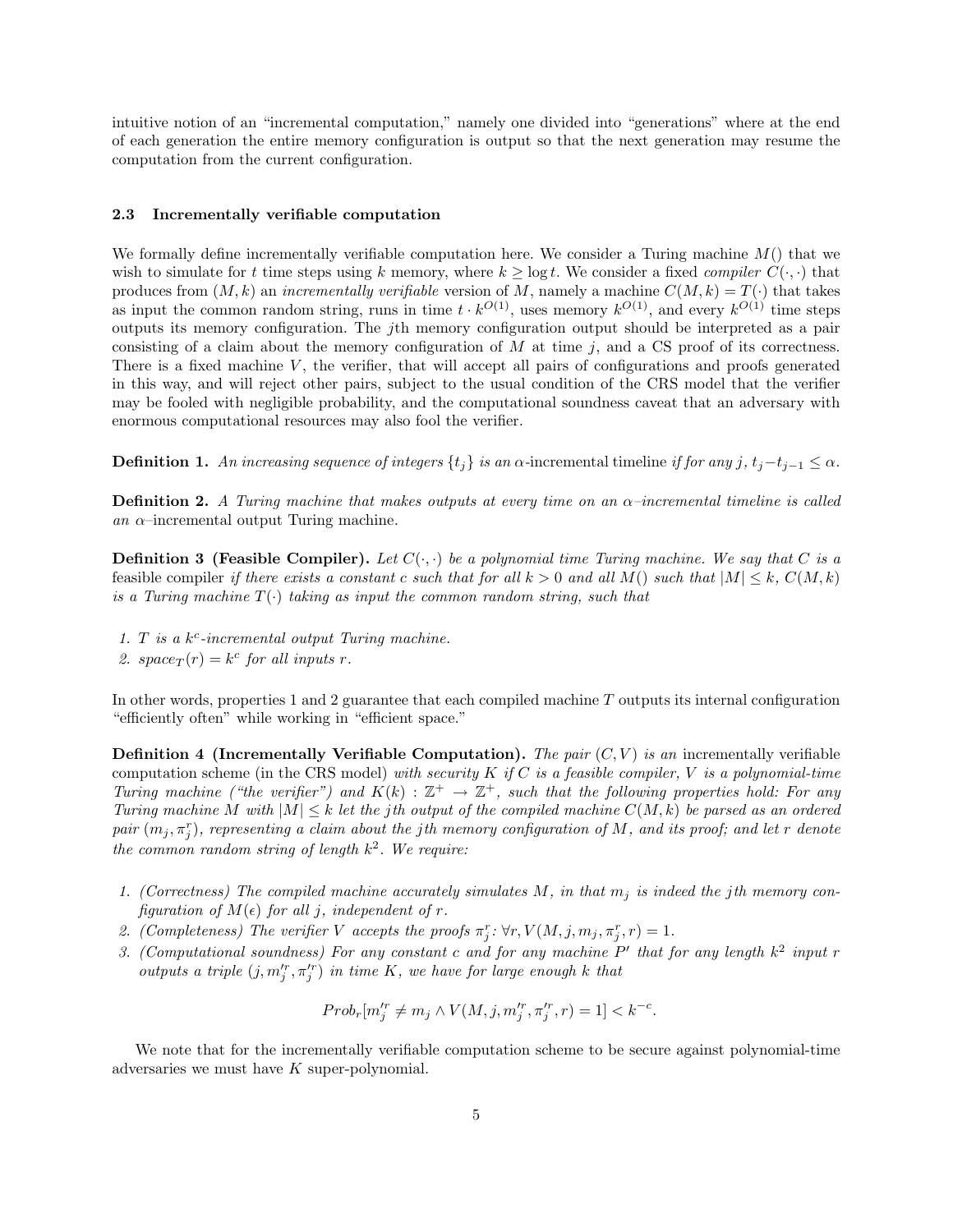#### 2.4 Noninteractive CS proofs of knowledge

We now specify the assumption we make: the existence of noninteractive CS proofs of knowledge.

We note that proofs of knowledge are typically studied in the form of zero knowledge proofs of knowledge. In this setting, one party wants to convince another party that he possesses certain knowledge without revealing this knowledge. The reason why he does not simply transmit all his evidence to the other party is that he wishes to maintain his privacy.

In our setting the reason one generation does not just transmit all its evidence to the next generation is not a privacy concern, but rather the concern that the following generation will not have the time to listen to all this evidence.

In both settings, the "knowledge" that must be proven may be considered to be a witness for a member of an NP-complete language: one party proves to the other that he knows, for example, a three-coloring of a certain graph.

In the zero-knowledge setting, our prover does not wish for the verifier to learn a three-coloring of the graph. In the incremental computation setting, our prover is worried that the verifier may not want to spare the resources to learn a three-coloring of the graph.

Related issues were considered in a paper of Barak and Goldreich where they investigated efficient (interactive) ways of providing proofs and proofs of knowledge [4]. Our definition of a noninteractive CS proof of knowledge contains elements from their definition of a universal argument.

For the sake of concreteness, we work with a specific NP-complete language, which has the property that for any k the strings in the language of length  $4k$  have witnesses of length  $3k$ . We will require of our CS proof system that instead of returning proofs of length 3k (for example, the witnesses) the proofs are shortened to be of length  $k$ .

**Definition 5.** Let c be a constant. The language  $\mathcal{L}_c$  consists of the ordered pairs  $(M, x)$  where M is a Turing machine and x is a string such that, letting  $k = |M|$  we have:

- 1.  $|x| = 3k$ .
- 2. There exists a string w of length 3k such that M when run on the concatenation  $(x, w)$  accepts within time  $k^c$ .

We note that the string w may be thought of as the NP witness for  $(M, x)$ 's membership in the language. Further, since M may express any polynomial-time computation (for large enough k), the language  $\mathcal{L}_c$  is NP complete.<sup>5</sup>

**Definition 6** (Noninteractive CS proof of knowledge). The pair  $(P, U)$  is a noninteractive CS proof of knowledge (in the CRS model) with parameters  $K'(k) : \mathbb{Z}^+ \to \mathbb{Z}^+, c, c_1, c_2$  if P and U are Turing machines such that for all machines M, defining  $k = |M|$ , and all strings x of length 3k the following properties hold:

- 1. (Efficient prover) For any (CRS) string r of length k, time  $P(M, x, w, r) = k^{O(1)}$
- 2. (Length shrinking) For any (CRS) string r of length k,  $|P(M, x, w, r)| = k$ .
- 3. (Efficient verification) For any (CRS) string r of length k, time<sub>U</sub>( $P(M, x, w, r)$ ,  $M, x, r$ )  $\leq k^{c-1}$
- 4. (Completeness) For any (CRS) string r of length k,  $U(P(M, x, w, r), M, x, r) = 1$
- 5. (Knowledge extraction) There exists a constant  $c_2$  such that for any Turing machine  $P'$  there exists a randomized Turing machine  $E_{P'}$ , the extractor, such that for any input  $(M, x)$  of length 4k such that for all r of length k, time<sub>P'</sub> $(M, x, r) \leq K'(k)$  and  $Pr_r[U(P'(M, x, r), M, x, r) = 1] = \alpha > 1/K'$  we have

$$
Prob[w \leftarrow E_{P'}(M, x) : M(x, w) = 1] > 1/2
$$

and the running time of  $E_{P}(M, x)$  is at most  $k^{c_2}/\alpha$  times the expected running time (over choices of r) of  $P'(M, x, r)$ .

<sup>5</sup> One can easily manipulate any NP language into one whose members and witnesses have lengths in the 4:3 ratio by appropriate padding.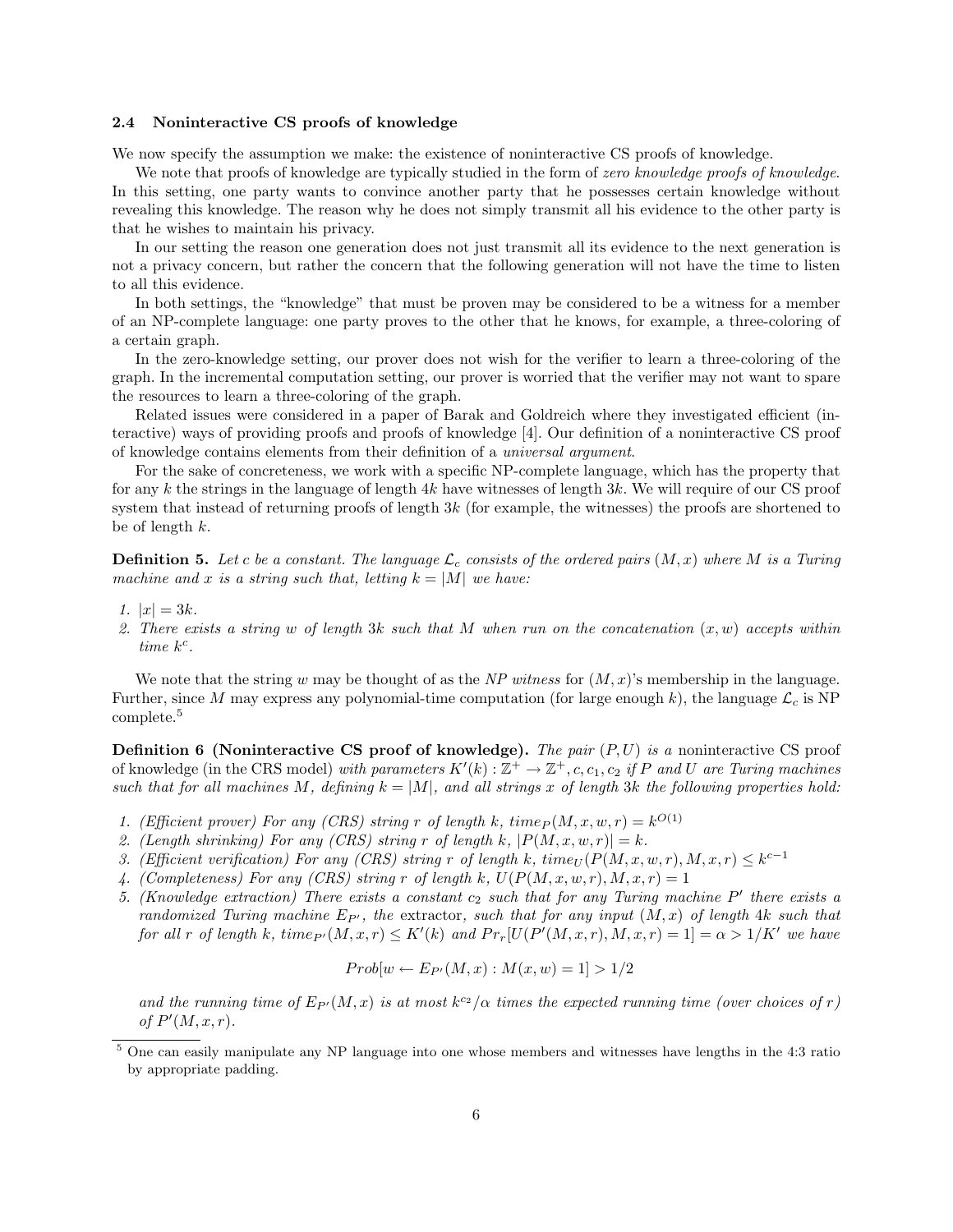## 3 Constructing incrementally verifiable computation

## 3.1 Merging proofs

We aim here to reexpress claims of the form  $M : s_1 \stackrel{t}{\to} s_2$  as claims of membership in the language  $\mathcal{L}_c$ . The equivalence will not be exact but instead, in light of the goals of this paper, computationally sound. We define this relation inductively, for t that are powers of 2. The base case, when  $t = 1$ , is an exact relation.

**Construction 1 (Base Case)** Let  $T_0$  be the machine that interprets its input as a pair of length 3k strings  $(x, w)$  where x is interpreted as a triple of length k strings  $x = (M, s_1, s_2)$ , and checks that M when simulated for one step on configuration  $s_1$  ends up in configuration  $s_2$ , ignoring the auxiliary input w.

We note that for strings  $M, s_1, s_2$  of length k, the pair  $(T_0, (M, s_1, s_2))$  is in  $\mathcal{L}_c$  if and only if  $M : s_1 \stackrel{1}{\rightarrow} s_2$ . The language  $\mathcal{L}_c$  is crucial here, because this is the language which (by assumption) we may find CS proofs for.

We extend this construction, defining machines  $T_i$  such that  $(T_i,(M,s_1,s_2)) \in \mathcal{L}_c$  is equivalent in a computationally sound sense to  $M : s_1 \stackrel{2^i}{\rightarrow} s_2$ . In particular,  $T_i$  is such that, given CS proofs of the claims  $(T_i,(M,s_1,s_2)) \in \mathcal{L}_c$  and  $(T_i,(M,s_2,s_3)) \in \mathcal{L}_c$  we can construct a CS proof of the claim  $(T_{i+1},(M,s_1,s_3)) \in$  $\mathcal{L}_c$ . Reexpressing these three statements, we see that given a CS proof that " $(M: s_1 \stackrel{2^i}{\rightarrow} s_2)$ " and a CS proof that " $(M: s_2 \stackrel{2^i}{\rightarrow} s_3)$ " we may construct a CS proof that " $(M: s_1 \stackrel{2^{i+1}}{\rightarrow} s_3)$ ." Since the lengths of each of these CS proofs is (by definition)  $k$ , this is our desired notion of merging proofs.

**Construction 2** Define  $T_{i+1}$  as a machine that interprets its input as the pair  $(x, w)$  where x is interpreted as  $(M, s_1, s_3)$  and w is interpreted as  $(p_1, p_2, s_2)$ , and does the following:

Check if  $p_1, p_2$  are CS proofs of knowledge respectively that  $(T_i, (M, s_1, s_2)) \in \mathcal{L}_c$  and  $(T_i, (M, s_2, s_3)) \in \mathcal{L}_c$ .

Given x, w, i such that w witnesses the fact that  $(T_{i+1}, x) \in \mathcal{L}_c$ , we can efficiently construct a CS proof of this fact as  $P(T_{i+1}, x, w, r_{i+1})$  by assumption. (We note that we take the common random string  $r_{i+1}$  to be dependent on i.) We prove that this construction is computationally sound. In the following, we call a pair  $(x = (M, s_1, s_2), p)$  deceptive if p proves to the verifier that  $(T_i, x) \in \mathcal{L}_c$  but it is not the case that running M for  $2^i$  steps from memory state  $s_1$  reaches memory state  $s_2$ . The proof is by induction; the base case of  $T_0$ , as observed above, is trivial.

**Lemma 1.** For  $\alpha \in (\frac{1}{K}, 1)$  and  $b \in (2(2^i + k), K')$ , if  $T^i$  has the property that no machine running in time b, outputs a deceptive pair  $((M, s_1, s_2), p)$  with probability  $\frac{1}{2}$  over the random strings  $r_0, \ldots, r_i$ , then no machine running in time  $\frac{\alpha}{2}b/k^{c_2}$  outputs a deceptive pair for the machine  $T_{i+1}$  with probability  $\alpha$ , over the random strings  $r_0, \ldots, r_{i+1}$ .

Proof. This result is a straightforward consequence of the knowledge extraction property of the proofs in Definition 6. Assume we have a machine P' that outputs deceptive pairs  $(x = (M, s_1, s_3), p')$  for  $T_{i+1}$  with probability  $\alpha$  (over r) in time  $\frac{\alpha}{2}b/k^{c_2}$ . We apply the *extractor*  $E_{P'}$ , and have by definition that  $E_{P'}(T_{i+1},x)$ returns a classical witness w (relative to  $r_{i+1}$ ) with probability at least  $1/2$  in time at most  $b/2$ . The witness w is a classical witness for  $(T_{i+1}, x)$  in the language L, and thus (by the definition of  $T_{i+1}$ ) w may be interpreted as  $w = (p_1, p_2, s_2)$ . Further, since w is a classical witness, both the proofs  $p_1$  and  $p_2$  are accepted by the verifier. However, since  $p'$  is deceptive, at least one of  $p_1, p_2$  must be deceptive (with respect to  $T, r_i$ ). In time  $2^{i} + k \leq b/2$  we can classically check which one of  $p_1, p_2$  is deceptive, by simply simulating M for  $2^i$  steps on  $s_1$  comparing the current state against  $s_2$ , and reporting " $p_1$ " if they agree, " $p_2$ " if they do not. Thus using  $b/2 + b/2 = b$  time we have recovered a deceptive pair for  $T_i$  with probability at least  $1/2$ , contradicting our assumption.  $\Box$ 

Applying Lemma 1 inductively starting from  $b = K'$ , letting  $\alpha = \frac{1}{2}$  for the first  $i-1$  iterations and  $\alpha = \epsilon$ for the last yields:

**Lemma 2.** No machine running in time  $2\epsilon K'/(4k^{c_2})^i$  outputs a deceptive pair for the machine  $T_i$  with probability  $\epsilon$ , over the random strings  $r_0, \ldots, r_i$ .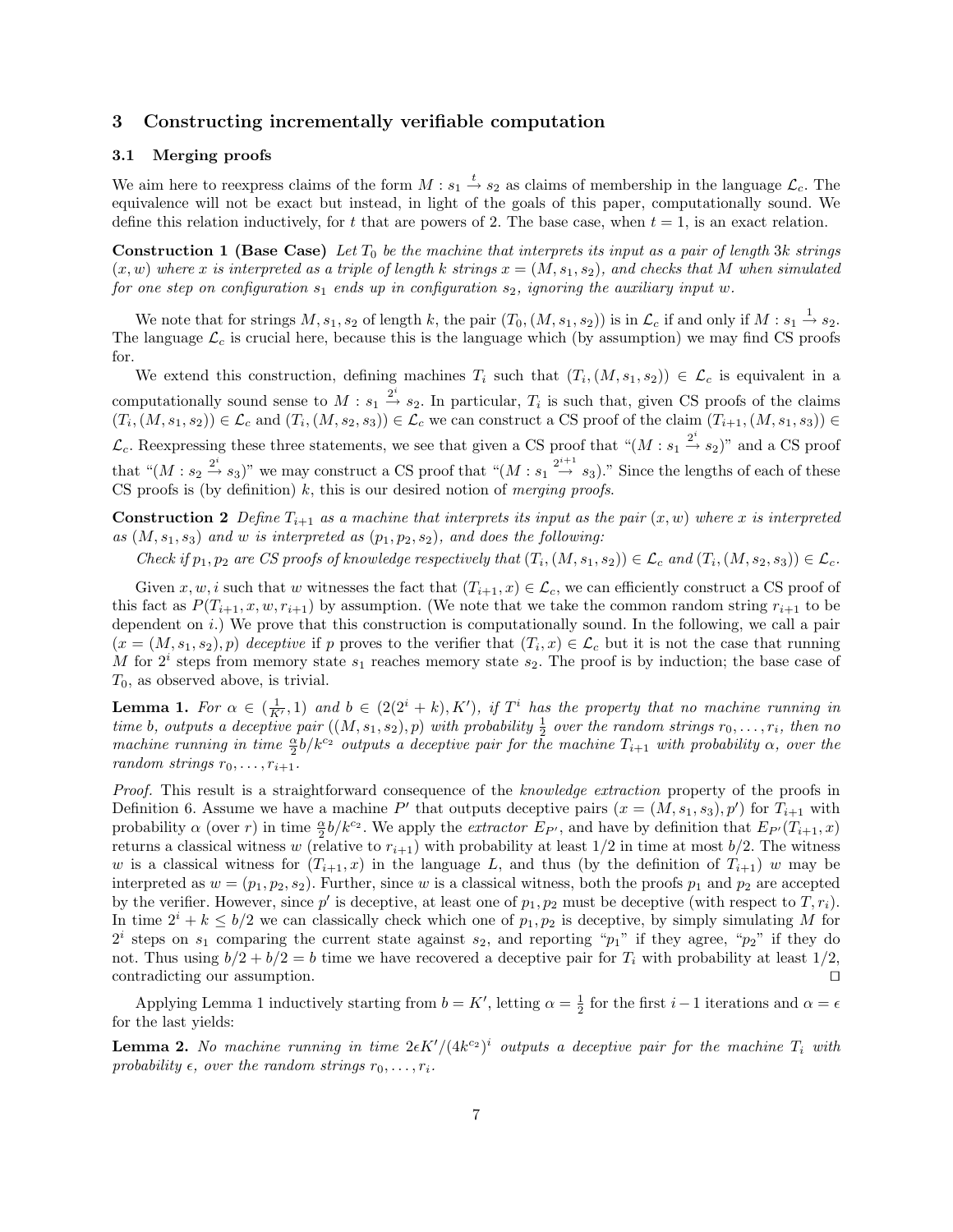#### 3.2 The main result

**Theorem 1.** Given a noninteractive CS proof of knowledge  $(P, U, K', c, c_1, c_2)$ , there exists an incrementally verifiable computation scheme  $(C, V, K)$  provided  $Kk^{2 \log k + c_2 \log K} \leq K'$ .

Proof. Making use of the CS proof of knowledge, Construction 2 describes a recursive procedure for generating a proof for  $2^i$  steps of the computation using i levels of a binary recursion. Consider the tree that such a recursion would induce. The leaves of the recursive tree are the memory configurations of  $M$ , and the internal nodes j levels above the leaves are proofs of knowledge of recursive depth j (by way of machine  $T_i$ ) asserting the results of simulating M for  $2<sup>j</sup>$  steps. Each node is computable in time polynomial in k from its two children, as this requires just one application of the polynomial-time prover P.

Let  $C(M)$  be a machine that performs a depth-first traversal of the binary tree, starting at the leaf corresponding to time 0, visiting each leaf in order, and computing the value of every node it visits. At any moment in such a traversal the "stack" consists of the values of nodes on a path from a leaf to the root. Every time a leaf is visited, let  $C(M)$  output the values of all the nodes along this path as a proof of incremental  $correctness$ . We note that processing any node takes time polynomial in  $k$ , and the depth of the recursion is less than k, and so a leaf is visited every  $k^{O(1)}$  time. Thus this procedure uses the desired time and space.

We now show that these "stack dumps" in fact constitute computationally-sound proofs.

Consider a subtree whose leaves consist of a range  $[t_1, t_2]$ . (If the subtree has depth j then  $t_1$  and  $t_2$ will be consecutive multiples of  $2<sup>j</sup>$ .) When the recursion finishes processing this subtree, it will store in the parent node parameters  $x = (M, s_1, s_2)$  and a proof of knowledge that M when starting in configuration  $s_1$ reaches configuration  $s_2$  in time  $t_2 - t_1$ .

We note that when the recursion processes leaf  $t'$  it must have finished processing all the leaves before  $t'$ , and thus the leaves spanned by those subtrees in the "stack" must constitute all the leaves before  $t'$ . Thus these proofs of knowledge, when considered together, assert the complete result of simulating M from time 0 to time  $t'$ .

To check such a sequence of proofs, V verifies their individual correctness, and checks that the start and end memory states for each of the corresponding "theorems" match up.

We note, as above, that if such a sequence of proofs is *deceptive*, then we can (classically) isolate the deceptive proof using  $O(t)$  additional time by simulating M. From Lemma 2 with  $\epsilon = k^{-\log k}$ , the probability that this incrementally verifiable computation scheme fools the verifier is negligible in  $k$  provided the time to execute of  $C(M)$  plus the additional  $O(t)$  classical verification time is at most  $2k^{-\log k}K'/(4k^{c_2})^{\log t}$ . We note that  $C(M)$  consists essentially of constructing t CS proofs, each of which takes time  $k^{O(1)} < k^{\log k}$ . Thus  $(C, V, K)$  is an incrementally verifiable computation scheme for computations of length  $t \leq K$  provided  $Kk^{\log k} \leq k^{-(\log k)-c_2 \log K} K'$ . Rearranging terms yields the desired result.

## 4 CS proofs of knowledge in the random oracle model

To explicitly introduce CS proofs of knowledge, and support our hypothesis that there exist noninteractive CS proofs of knowledge in the common reference string model we provide details of such proofs in the random oracle model. Specifically, our construction will satisfy Definition 6 modified by replacing the string r everywhere with access to an oracle  $\mathcal{R}$ .

The construction of the proofs is based closely on the constructions of Kilian and Micali[12, 13]. The construction of the witness extractor is inspired by a construction of Pass[14].

#### 4.1 Witness-extractable PCPs

One of the principal tools in the construction of CS proofs is the probabilistically checkable proof (PCP)[1, 2. The PCP theorem states that any witness w for a string x in a language in NP can be encoded into a probabilistically checkable witness, specifically, a witness of length  $n$  can be encoded into a PCP of length  $n \cdot (\log n)^{O(1)}$  with an induced probabilistic scheme (based on x) for testing  $O(1)$  bits of the encoding such that: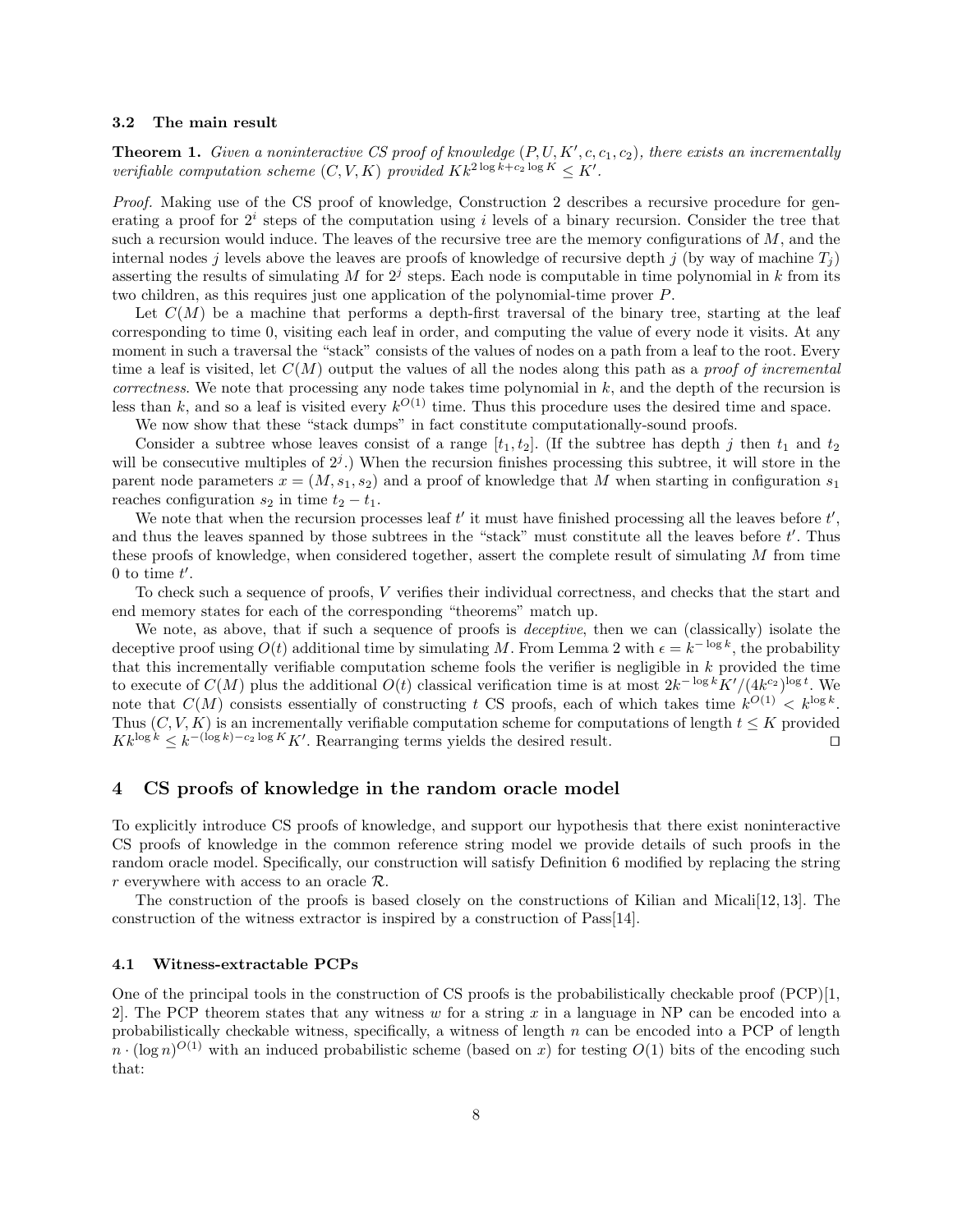- For any proof generated from a valid witness the test succeeds.
- For any x for which no witness exists the test fails with probability at least  $\frac{2}{3}$ .

In practice, the test is run repeatedly to reduce the error probability from  $\frac{1}{3}$  to something negligible in n. In addition to the above properties of PCPs, we require one additional property that is part of the folklore of PCPs but rarely appears explicitly:

**Definition 7 (Witness Extracting PCP).** A PCP is witness-extracting with radius  $\gamma$  if there exists a polynomial time algorithm W that, given any string s on which the PCP test succeeds with probability at least  $1 - \gamma$ , extracts an NP witness w for x.

We sketch briefly how this additional property can be attained. Consider the related notion of a PCP of proximity (PCPP)[5]:

Definition 8 (Probabilistically checkable proof of proximity). A pair of machines  $(P, V)$  are a PCPP for the NP relation  $L = \{(x, w)\}\$  with proximity parameter  $\epsilon$  if

– When  $(x, w)$  ∈ L the verifier accepts the proof output by the prover:

$$
Prob[V(P(x, w), (x, w)) = 1] = 1.
$$

- If for some x, w is  $\epsilon$ -far from any w' such that  $(x, w') \in L$ , then the verifier will reject any proof  $\pi$  with high probability:

$$
Prob[V(\pi, (x, w)) = 1] < \frac{1}{3}.
$$

We note that this property is stronger than the standard PCP property since in addition to rejecting if no witness exists, the verifier also rejects if the prover tries to significantly deceive him about the witness. Ben-Sasson et al. showed the existence of PCPPs with  $O(1)$  queries and length  $n \cdot (\log n)^{O(1)}[5]$ . We use these PCPPs to construct witness-extractable PCPs:

**Construction 3** Let R be an error-correcting code of constant rate that can correct  $\epsilon$  fraction of errors, with  $\epsilon$  the PCPP parameter as above. Let  $L = \{(x, w)\}\;$  be the NP relation for which we wish to find a witness-extractable PCP. Modify  $L$  using the code  $R$  to obtain a relation

$$
L' = \{(x, R(w)) : (x, w) \in L\}.
$$

Let P be a PCPP prover for this relation. The verifier for this proof system is just the PCPP verifier for L', which expects inputs of the form  $(P(x, R(w)), (x, R(w)))$ . Let the witness extractor W for the proof system run the decoding algorithm on the portion of its input corresponding to  $R(w)$  and report the result.

Claim. Construction 3 is a witness-extractable PCP with quasilinear expansion, where the verifier reads only a constant number of bits from the proof.

*Proof.* We note that since R is a constant-rate code and P expands input lengths quasilinearly, this scheme also has quasilinear expansion. Since the PCPP system reads only  $O(1)$  bits of the proof, this new system does too.

For any pair  $(x, w) \in L$  the proof generated will be accepted by the verifier, so this scheme satisfies the first property of PCPs. If x is such that no valid w exists for the L relation, then no valid  $R(w)$  exists under the L' relation and the verifier will fail with probability at least  $\frac{2}{3}$ , as required by the second property of PCPs.

Finally, to show the witness extractability property we note that by definition of a PCPP, if the verifier succeeds with probability greater than  $\frac{1}{3}$  on  $(\pi,(x,s))$  then s is within relative distance  $\epsilon$  from the encoding of a valid witness  $R(w)$ . Since the code R can correct  $\epsilon$  fraction errors, we apply the decoding algorithm to s to recover a fully correct witness w. We have thus constructed a witness-extractable PCP for  $\gamma = \frac{2}{3}$  $\Box$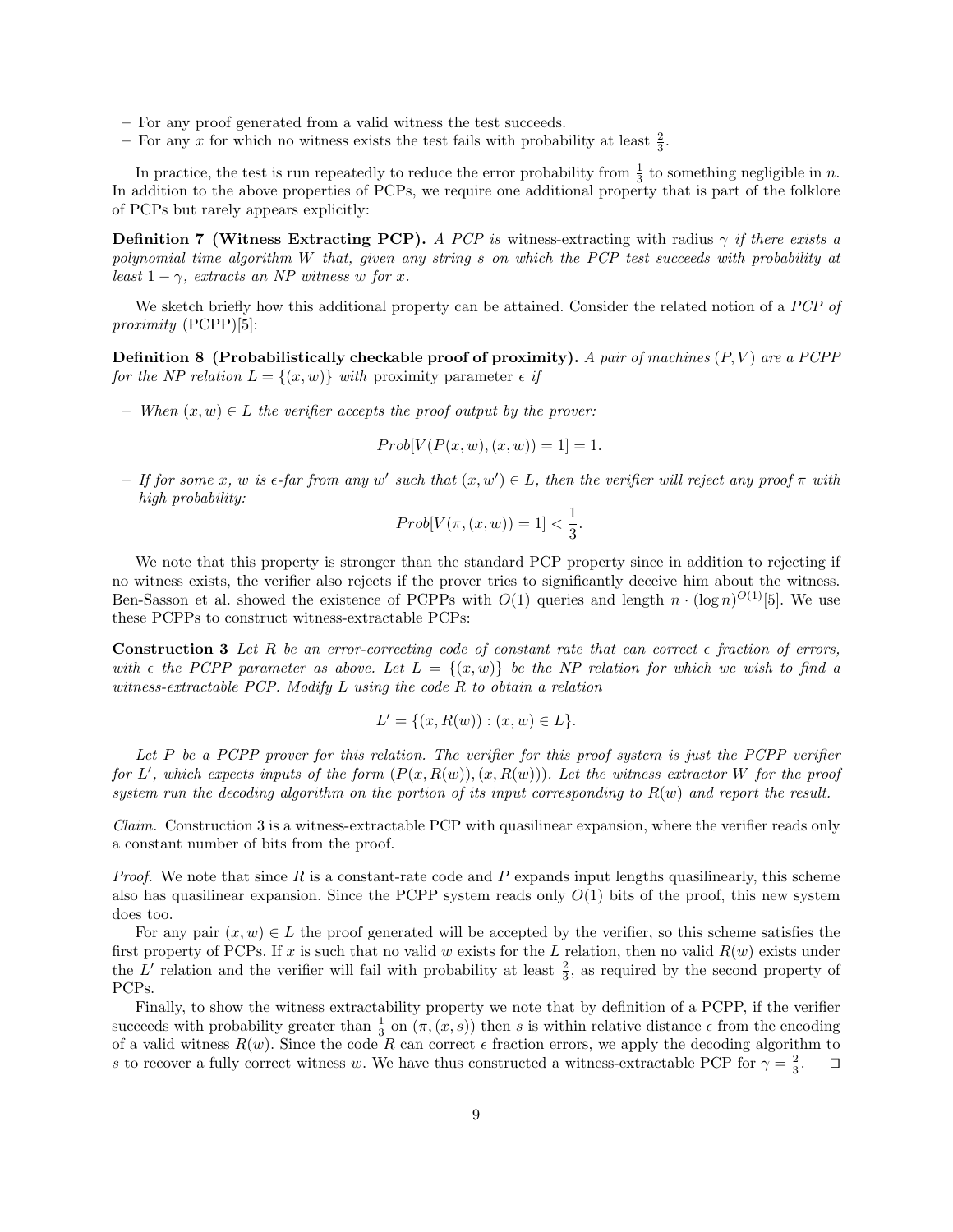#### 4.2 CS proof construction

We now outline the construction of noninteractive CS proofs of knowledge, which is essentially the CS proof construction of Kilian and Micali[12, 13]. We present the knowledge extraction construction in the next section.

The main idea of this CS proof construction is for the prover to construct a (witness-extractable) PCP, choose random queries, simulate the verifier on this PCP and queries, and send only the results of these queries to the real verifier, along with convincing evidence that the queries were chosen randomly and independent of the chosen PCP. For security parameter  $k'$  (we differentiate from the parameter k used in the non-oracle-based definitions.) the prover sends only data related to  $k'$  runs of the PCP verifier, and thus the length of the proof essentially depends only on the security parameter  $k'$ .

The technical challenge in the construction is to convince the verifier that the queries to the PCP are independent of the PCP. To accomplish this we use a *random oracle*. Let  $\Re$  denote the set of functions

$$
\mathcal{R}: \{0,1\}^{2k'} \to \{0,1\}^{k'}.
$$

By a random oracle we mean a function  $R$  drawn uniformly at random from the set  $\Re$ . The machines in our construction will have oracle access to such an R.

We start by defining a Merkle hash:

**Definition 9 (Merkle hash).** Given a string s and a function  $\mathcal{R}: \{0,1\}^{2k'} \to \{0,1\}^{k'}$ , do the following:

- $-$  Partition s into chunks of length  $k'$ , padding out the last chunk with zeros.
- Let each chunk be a leaf of a full binary tree of minimum depth.
- Filling up from the leaves, for each pair of siblings  $s_0, s_1$ , assign to their parent the string  $\mathcal{R}(s_0, s_1)$ .

To aid in the notation we define a verification path in a tree:

Definition 10 (Verification path). For any leaf in a full binary tree, its verification path consists of all the nodes on the path from this node to the root, along with each such node's sibling.

The construction of CS proofs is as follows:

**Construction 4** Given a security parameter k', a polynomial-time relation  $L = \{(x, w)\}\$  with  $|w| < 2^{k'}$  and a corresponding witness-extractable PCP with prover and verifier  $PP, PV$  respectively, we construct a CS prover P and verifier U.

P on input  $(x, w)$  and a function  $\mathcal{R}: \{0, 1\}^{2k'} \to \{0, 1\}^{k'}$  does the following:

- 1. Run the PCP prover to produce  $s = PP(x, w)$ .
- 2. Compute the Merkle hash tree of s, letting  $s_r$  denote the root.
- 3. Using  $R$  and  $s_r$  as a seed, compute enough random bits to run the PCP verifier PV  $k'$  times.
- 4. Run PV k' times with these random strings; let the CS proof  $P^{\mathcal{R}}(x, w)$  consist of the k'  $\cdot$  O(1) leaves accessed here, along with their complete verification pathways.

U on input x, a purported proof  $\pi$  and a function R does the following:

- 1. Check for consistency of the verification pathways, i.e. for each pair of claimed children  $(s_0, s_1)$  verify that  $\mathcal{R}(s_0, s_1)$  equals the claimed parent.
- 2. From the claimed root  $s_r$  run the procedure in steps 3 and 4 of the construction of P, failing if the procedure asks for a leaf from the tree that does not have a verification pathway.
- 3. Accept if both steps succeed, otherwise reject.

These are essentially the CS proofs of Killian and Micali. In the next section we exhibit the knowledge extraction property of these proofs, and thereby infer their soundness; further properties and applications may be found in the original papers.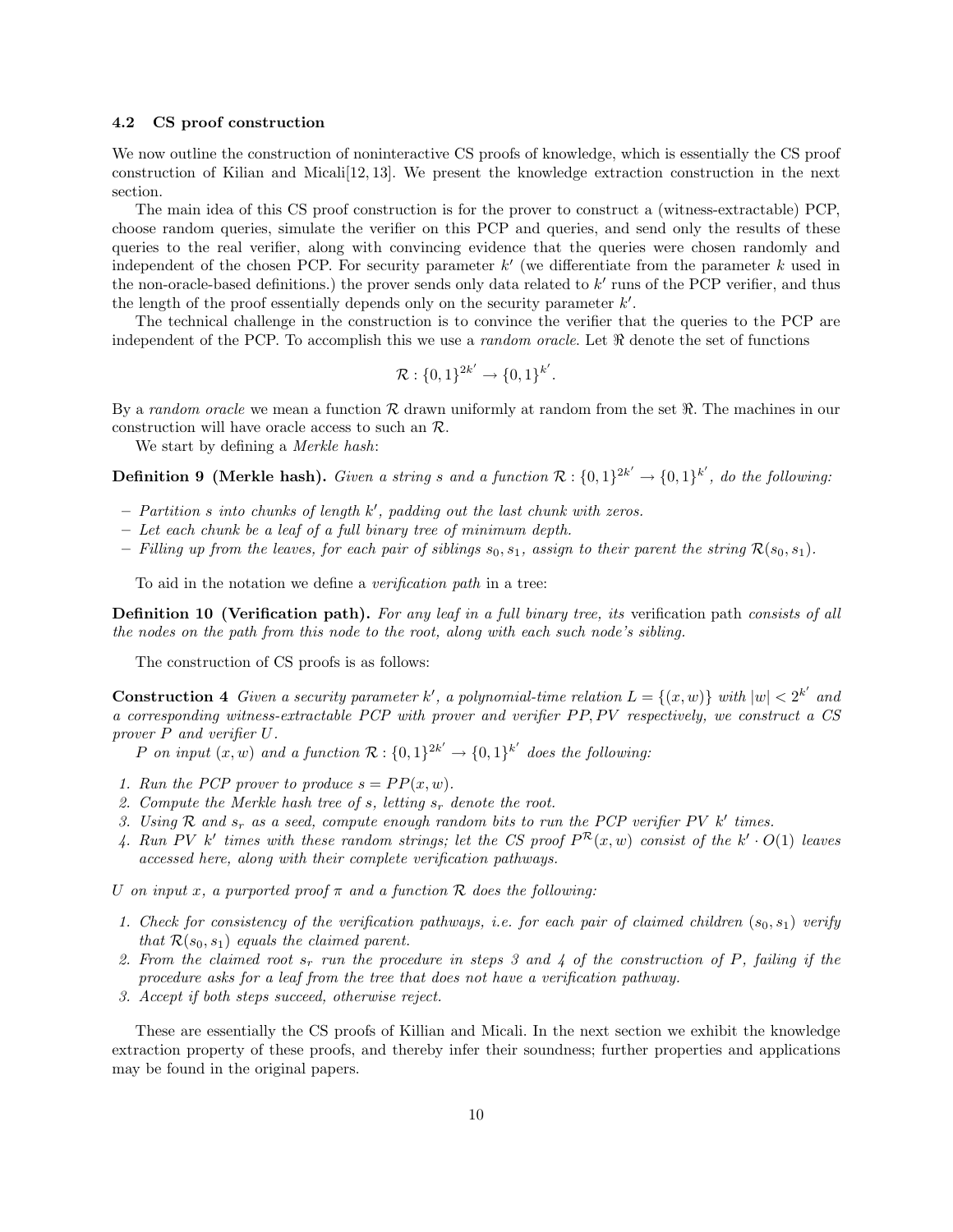#### 4.3 Knowledge extraction

We now turn to new part of this construction, the knowledge extractor from part 5 of Definition 6. We construct a black-box extractor, that is, a fixed  $E$  that takes a description of the machine  $P'$  as an input argument, instead of depending arbitrarily on  $P'$ .

Recall that we want to construct a machine  $E$  that when given a (possibly deceptive) prover  $P'$  will efficiently extract a witness  $w$  for any  $x$  on which

$$
Pr[U^{\mathcal{R}}(P'^{\mathcal{R}}(x), x) = 1] > 1/K'.
$$

In other words, if  $P'$  reliably constructs a proof for a given x, then there is a witness "hidden" inside  $P'$ , and E can extract one. The general idea of our construction is to simulate  $P^{R}(x)$  while noting each oracle call and response, construct all possible Merkle trees that  $P'$  could have "in mind", figure out based on the output of  $P'$  which Merkle tree it finally chose, read off the PCP at the leaves of the tree, and use the PCP's witness extraction property to reveal a witness.

We note that this extractor is slightly unusual in that it does not "rewind" the computation at any stage. but merely examines the oracle calls  $P'$  makes; such extractors have been recently brought to light in other contexts under the names straight-line extractors[14] or online extractors[9]. The principal reason we need such an extractor is that we require the extractor to run in time *linear* in the time of  $P'$ , up to multiplicative constant  $k^{c_2}$ , and we cannot afford the time needed to match up data from multiple runs.

We show that the following extractor fails with negligible probability on the set of R where  $P^{\prime\mathcal{R}}(x)$  is accepted by the verifier; to obtain an extractor that never fails, we re-run the extractor until it succeeds.

**Construction 5 (CS extractor)** Simulate  $P^{R}(x)$ , and let  $q_1, ..., q_t$  be the queries P' makes to R, in the order in which they are made, duplicates omitted. Assemble  ${q_i}$  and separately  ${R(q_i)}$  into data structures that can be queried in time logarithmic in their sizes,  $\log t$  in this case. If for some  $i \neq j$   $\mathcal{R}(q_i) = \mathcal{R}(q_j)$ , or if for some  $i \leq j$   $q_i = \mathcal{R}(q_j)$ , then abort.

Consider  $\{q_i\}$  as the nodes of a graph, initially with no edges. For any  $q_i$  whose first k' bits equal some  $\mathcal{R}(q_j)$  and whose second k' bits equal some  $\mathcal{R}(q_l)$ , draw the directed edges from  $q_i$  to both  $q_j$  and  $q_l$ .

In the proof output by  $P'^{\mathcal{R}}(x)$  find the string at the root,  $s_r$ . If  $s_r$  does not equal  $\mathcal{R}(q_r)$  for some r, then abort. If the verification paths from the proof are not embedded in the tree rooted at  $q_r$ , abort.

Compute from  $x$  the depth of the Merkle tree one would obtain from a PCP derived from a witness for  $x$ . (Recall that for the language  $\mathcal{L}_c$  in Definition 5, witnesses have length identical to that of x; in general we could pad witnesses to a prescribed length.) Read off from the tree rooted at  $q_r$  all strings of this depth from the root; where strings are missing fill in  $0^{2k'}$  instead. Denote this string by pcp.

Apply the PCP witness extractor to pcp, and output the result.

**Lemma 3.** Construction 5 when given  $(P', x)$  such that  $P'^{R}(x)$  always runs in time at most  $2^{k'/4}$  and that convinces the verifier with probability  $Pr_R[U^{\mathcal{R}}(P'^{\mathcal{R}}(x),x) = 1] = \alpha > 2^{-k'/8}$ , will return a witness w for x on all but a negligible fraction of those R on which P' convinces the verifier in time  $O(k/\alpha)$  times the expected running time of  $P'$ .

Proof. We show that this construction fails with negligible probability. We begin by showing that the probability of aborting is negligible.

Suppose P' has already made  $i-1$  queries to the oracle, and is just about to query  $\mathcal{R}(q_i)$ . This value is uniformly random and independent of the view of  $P'$  at this point, so thus the probability that  $\mathcal{R}(q_i)$  equals any of  $q_j$  or  $\mathcal{R}(q_j)$  for  $j < i$  is at most  $2i \cdot 2^{-k'}$ . The probability that this occurs for any  $i \leq t$  is thus at most  $t^22^{-k'}$ , which bounds the probability that the extractor aborts in the first half of the extractor.

We note that since no two  $q_i$ 's hash to the same value, the trees will be constructed without collisions, and since  $q_i \neq \mathcal{R}(q_j)$  for  $i \leq j$ , the graph will be acyclic and thus a valid binary tree. We may now bound the probability that some node on a verification path (including possibly the root) does not lie in the graph we have constructed. Let  $s_0, s_1$  be a pair of siblings on a verification pathway for which the concatenation  $(\mathcal{R}(s_0), \mathcal{R}(s_1))$  is not in the graph. Thus P' does not ever query  $\mathcal{R}(\mathcal{R}(s_0), \mathcal{R}(s_1))$ . Since the proof P' generates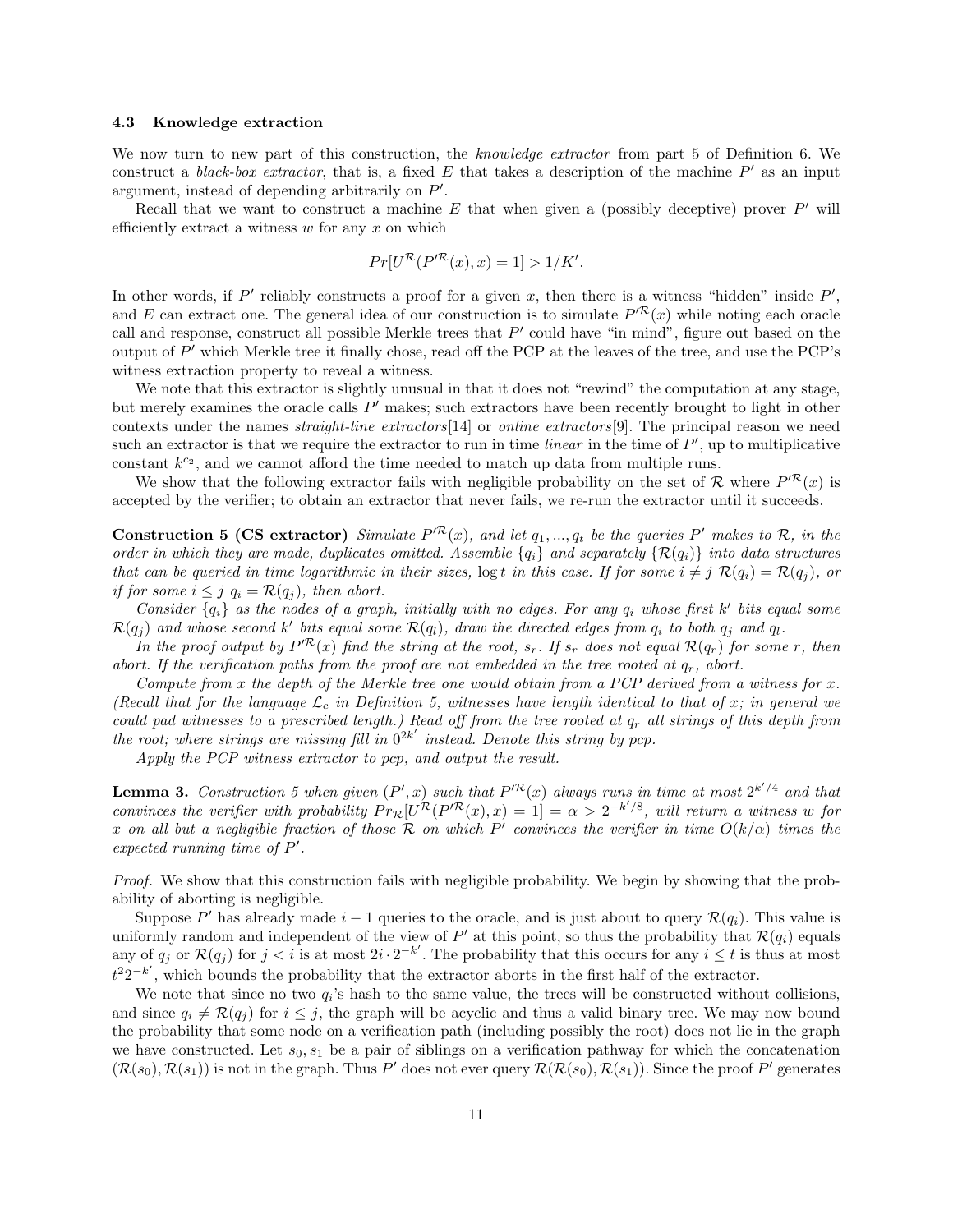is accepted by the verifier, the value of  $\mathcal{R}(\mathcal{R}(s_0), \mathcal{R}(s_1))$  must be on the verification path output by P'. Thus  $P'$  must have guessed this value without evaluating it, and further, the guess must have been right. This occurs with probability at most  $2^{-k'}$ . Thus the total probability of aborting is at most  $(t^2 + 1)2^{-k'}$ .

We now show that if the extractor does not abort, it extracts a valid witness on all but a negligible fraction of  $\mathcal{R}$ 's. Recall that the CS verifier makes  $k'$  calls to the PCP verifier, each of which, if seeded randomly, fails with probability  $\frac{2}{3}$  whenever the string pcp does not encode a valid witness w.

Consider for some non-aborting  $\mathcal R$  and some  $i \leq t$  the distribution  $\rho$  on  $\mathcal R$  obtained by fixing those values of R that  $P^{\prime\mathcal{R}}(x)$  learns in its first i oracle calls, and letting the values of R on the remaining inputs be distributed independently at random. Consider an R drawn from the distribution  $\rho$ . Construct a Merkle tree from the values  $\{(q_j, \mathcal{R}(q_j)) : j \leq i\}$  rooted at  $q_i$ , i.e., pretending that P', when it finishes, will output  $\mathcal{R}(q_i)$  as the root, and let pcp be the string read off from the leaves, as in the construction of the extractor. Compute from  $\mathcal R$  and  $\mathcal R(q_i)$  as in step 3 of the construction of the CS prover P the k' sets of queries to the PCP verifier. Unless the oracle calls generated here collide with the  $i$  previous calls, the PCP queries will be independent and uniformly generated; if witness extraction fails on pcp then by definition, these PCP tests will succeed with probability at most  $\frac{1}{3}$  $k'$ . Adding in the at most  $t^22^{-k'}$  chance that, under this distribution, one of the new oracle calls will collide with one of the old calls, the total probability that pcp is not witness-extractable, yet the tests succeed, is at most  $(t^2 + 1)2^{-k'}$ .

Consider all distributions  $\rho$  with i fixed values as above. We note that the distributions have disjoint support, since no fixed  $R$  could give rise to two different initial sequences of oracle calls. We note also that any R either aborts or induces such a distribution  $\rho$  with i fixed values. We now vary i from 1 to t. Consider the set of non-aborting R for which there is some i such that the string  $pcp_i^{\mathcal{R}}$  is not witness-extractable yet the PCP tests generated by  $R$  all succeed. By the above arguments and the union bound this set has density at most  $\overline{a}$ 

$$
t(t^2+1)2^{-k'}
$$

.

By assumption the set of R for which the verifier accepts  $P^{\prime\mathcal{R}}(x)$  has density at least  $2^{-k^{\prime}/8}$ . Thus for all but a negligible fraction of these  $\mathcal{R}$ , the string pcp is witness-extractable, and we may recover a witness w as desired.  $\Box$ 

We note that our extractor runs logarithmic factor slower than  $P'$ . Since the running time of  $P'$  is subexponential in k, the extractor takes time  $o(k)$  more than P'. As noted above, if P' returns an acceptable proof with probability  $\alpha$  we may have to run the extractor  $1/\alpha$  times (in expectation) before it returns a witness. Since by the above construction  $\alpha \sim 1$ , our extractor runs k times slower than P' and always returns acceptable proofs, as desired.

#### 5 Acknowledgements

I am indebted to Silvio Micali for introducing me to the area of CS proofs and for many invaluable discussions along the way to writing this paper. I am grateful to Ran Canetti, Brendan Juba, and Rafael Pass for their many helpful comments on earlier versions of this paper. I would also like to thank the anonymous referees for their suggestions; those mistakes that remain are my own, and likely due to lack of understanding of what the referees were recommending.